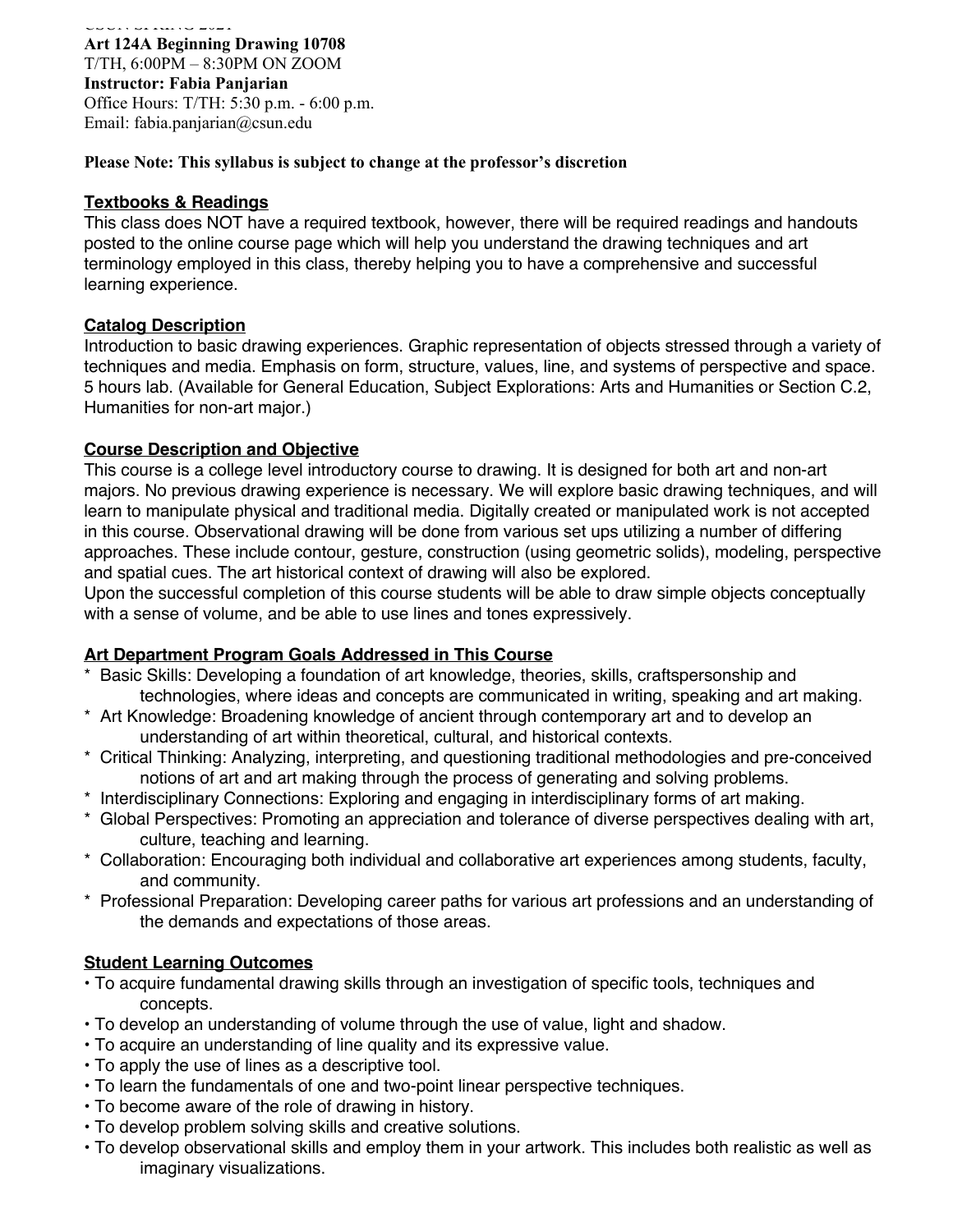- To participate in artwork critiques where students analyze, discuss and write about artworks utilizing the course vocabulary list.
- To complete research assignments resulting in written reports.

## **General Education Student Learning Outcomes**

Students will:

- 1. Analyze, interpret, and reflect critically upon ideas of value, meaning, discourse and expression from a variety of perspectives from the arts and/or humanities;
- 2. Produce work/works of art that communicate to a diverse audience through a demonstrated understanding and fluency of expressive forms;
- 3. Demonstrate ability to engage and reflect upon their intellectual and creative development within the arts and humanities;
- 4. Use appropriate critical vocabulary to describe and analyze works of artistic expression, literature, philosophy, or religion and a comprehension of the historical context within which a body of work was created or a tradition emerged;
- 5. Describe and explain the historical and/or cultural context within which a body of work was created or a tradition emerged.

## **Attendance** - *please read carefully!!!*

\*Please note that these attendance rules also apply to remote/online classes conducted in Zoom. There will be mandatory and optional Zoom class attendance. This information will be on your STUDENT SCHEDULE posted to this course's Canvas page.

Go to the Student Zoom Basics page for more details on how to use Zoom:

https://www.youtube.com/watch?v=fSps9S5096w

**Attendance is mandatory.** This is a studio class where activities and course work are done during class time. It is essential that you be in class with all the required materials, prepared to work during the entire class period. Attendance will be taken at the beginning of every class. If you leave after attendance is taken you must let me know. If you arrive late it is your responsibility to let me know you are present.

### **Missed Class Policy**

Lectures and demonstrations cannot be repeated. Contact another student in the class for missed information. It is your responsibility to be informed about materials, class schedule, assignments and due dates. I recommend that you exchange contact information with your fellow classmates. Please inform me if you know that you will be late or will miss a class.

**You will be allowed 3 absences.** Please note that absences are NOT excused!! You do not need to bring a doctor's note or other documentation of why you were absent. I understand that unexpected things happen in life - this is why you get 3 absences without consequence. If you are absent more than 3 times the attendance policy below will be followed without exception:

 $*$  The 4th absence = one HALF letter grade drop off your final grade in the class

- \* The 5th Absence = one FULL letter grade drop off your final grade in the class
- $*$  8 absences = failing grade in this class
- \* 3 tardies or early departures of more than 10 minutes = 1 absence
- \* Coming to class without supplies = an absence
- \* Being absent on a crit. day = one FULL letter grade drop in the project grade
- \* Students are responsible to get notes on any missed material from another student.
- \* Consider saving your 3 absences for emergencies or illness

It is your responsibility to drop this class after excessive absences. If you think you may want to drop the class please be aware that there are deadlines for dropping without penalty - please consult the CSUN admissions.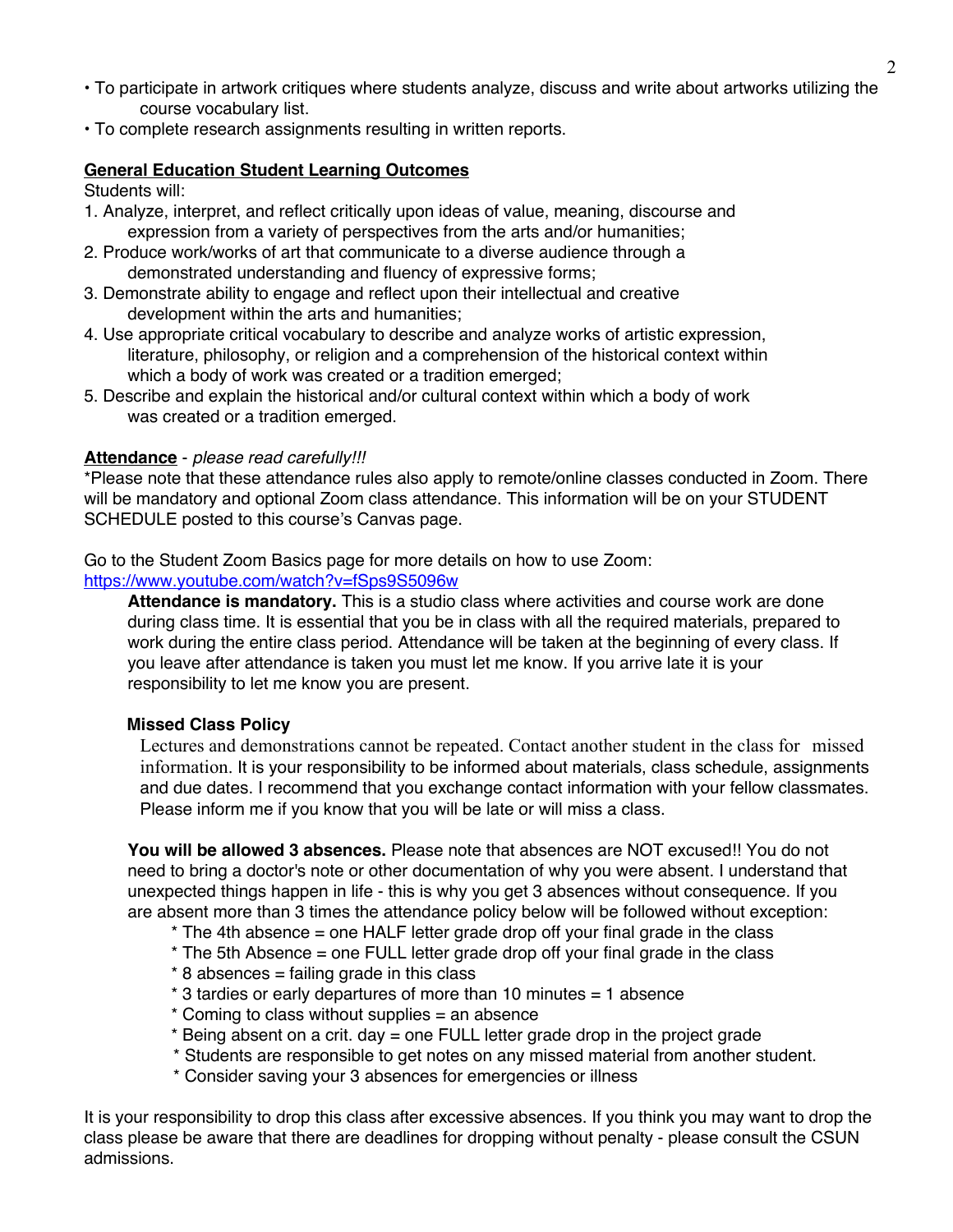**Additional Note:** If, for any reason I need to cancel a class I will do my best to email you and let you know in advance. It's always a good idea to check email prior to coming to school.

#### **Participation**

Since this is a studio class, participation and drawing in class is crucial. Attendance is only part of the equation for being a participating member of the class. Thoughtful and supportive comments during critiques, and exchange with class members during studio time are essential if you'd like to receive a B grade or better. I will note in my book how well each student participates during each class. You will be graded based on the following:

- Drawing in class, on the assigned class project specific for that day during the entire class period.
- Sharing ideas, and asking questions. Feel free to tell me if you are frustrated or pleased with your work.
- Students are expected to take notes during lectures and participate during critiques.

#### **Assignments and Evaluation**

The plus and minus grading system will be used in this class. You must save all work till you receive a final grade as a backup record. A final grade will be given at the end of the term based on the following:

#### **Projects**

Projects requirements and instructions are described in individual handouts that are posted to the Canvas page for this course. These are designed to give you the opportunity to demonstrate your understanding and mastery of material covered in class and to engage your creativity and problem solving skills. Each project will culminate with a group critique.

#### **Late Work**

**ALL Course work is DUE on CANVAS by MIDNIGHT on the date listed in your STUDENT SCHEDULE. Late PROJECTS submitted up to 1 week after due date (latest), and will be given a 'C' grade maximum. PLUS an automatic loss of all critique points** (remember: critiques and project due dates are a package deal!). If you know you are going to miss class the day of a critique, make arrangements to turn in your work early and know that you will not receive credit for the critique on that day, but at least your project will be on time and graded accordingly!

#### **Revised Work**

If you have turned in your project on time you may redo, or improve it and turn it in again for a higher grade, however **if you turned in your project late you may not redo or improve it for a higher grade – LATE PROJECTS RECEIVE A MAXIMUM OF 'C' GRADE**. There may be some changes and adjustments to assignments and projects during the semester so please pay attention and be informed!

#### **Homework**

Handouts on your weekly Homework Assignments are posted to the Canvas page at the beginning of the semester. It is your responsibility to read the assignment instructions and ask for clarification in a timely manner. Homework assignments, just like Projects, are **DUE on CANVAS by MIDNIGHT on the date listed** on your STUDENT SCHEDULE.

#### **Quizzes**

Quizzes are given in class on the dates listed on your STUDENT SCHEDULE. **Students who are absent or late on quiz dates may NOT make them up.** 

#### **Critiques**

Critiques are the way in which contemporary artists relate ideas about their work to others and in the process are able to more clearly analyze their own work. A critique is a group activity where artwork content, ideas, formal qualities and relationships to contemporary art practices are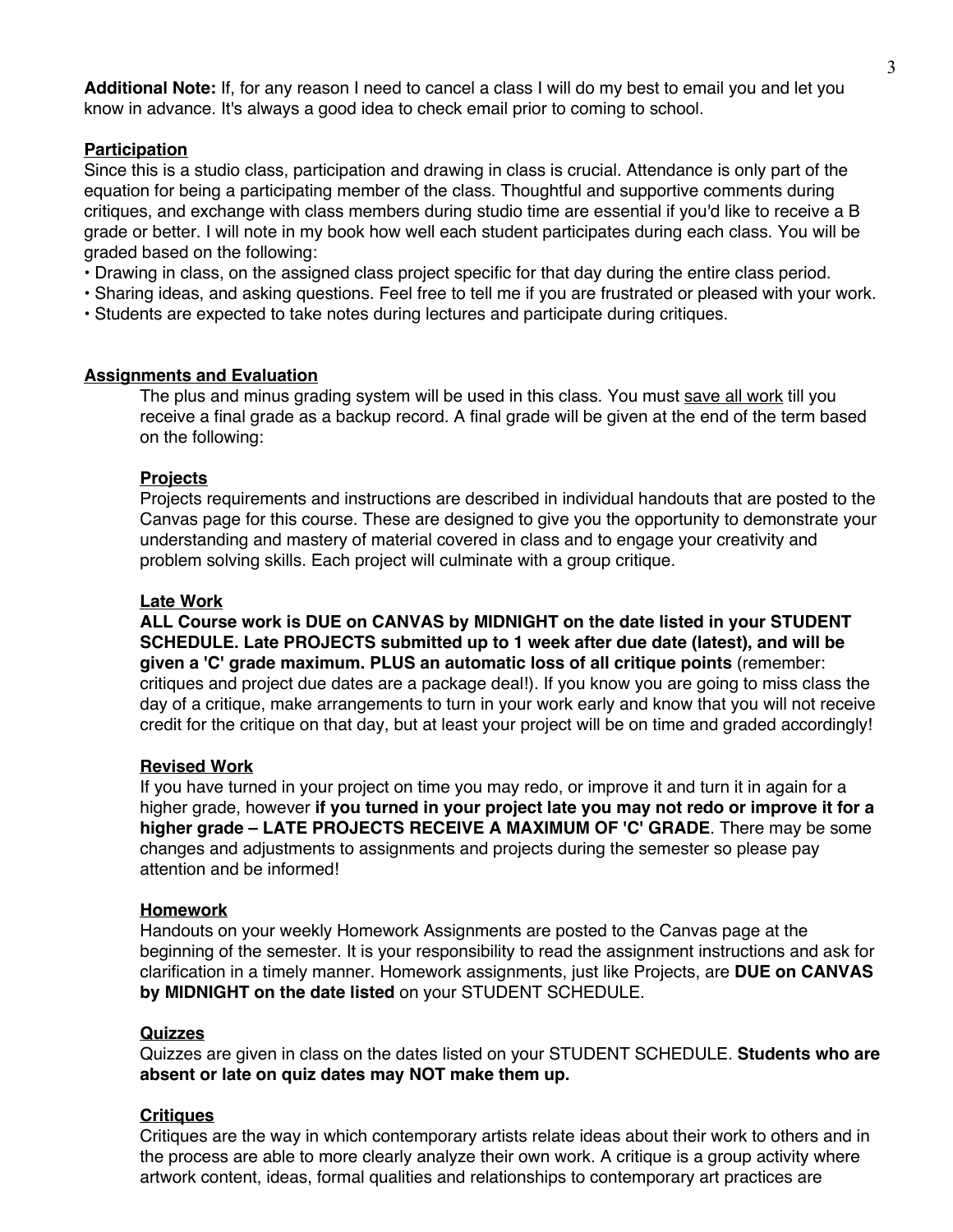discussed. Feedback from critiques gives you valuable information that increases your learning potential and will improve your artwork. Use this information to your advantage; it's an important part of obtaining competency. Here are some basic rules:

Always be courteous and respectful of others in a critique.

Give honest, thoughtful and constructive feedback.

Speak to/about the work and not to/at the maker.

Try to differentiate between your taste and your critical evaluation of a work.

Please note that grading for a critique is part of your projects, if you are late with turning a project in then your critique grade for that project is automatically forfeited.

**Class & Zooming Etiquettes** Zooming is our virtual classroom so the easiest way to think about Zoom Etiquette is to behave in the same manner as you would in a physical classroom. Here are some basic expectations:

# **ZOOM REQUIREMENTS:**

- You are encourage to keep your Zoom video on and live I will need to see that you are participating during class time. We will be either working on class assignments, having lectures, or working in groups during Zoom sessions. Attendance will be taken via Canvas.
- Classes will be recorded. If you have privacy concerns please change your Zoom name and tell the instructor.
- Dress code is the same as if in the physical classroom. Please arrive to Zoom sessions appropriately clothed and ready to participate in class.
- Come to Zoom classes with all the required materials and be ready to work during Zoom class time.

# **Things to keep in mind:**

- Zoom sessions will be recorded so please remember that clothing attire and personal items in your space will also be recorded! Consider setting your screen to 'virtual background' if you have concerns in this regard.
- Attend the Zoom class meetings from a distraction-free, quiet environment if possible. Try to arrange your living space so that family members are not present and that you have a good Wi-Fi connection with adequate lighting.
- Please keep your audio on mute until you want to speak. This will help to limit background noise. If you would like to speak or ask a question, use the "Raise Hand" feature. Unmute yourself after you are called on.
- We will be using the Chat Box, remember that it is a public forum and a record of the chat is kept and archived.

# **General class considerations:**

- Respect each other; we are all individuals and can learn from each other. Practice active listening and seeing through each other's eyes.
- Please try not to indulge in headphones; if you do, your learning potential will be very much reduced (or able to hear what I'm saying!).
- Turn your cell phones OFF during class; if you have a compelling reason to keep yours on (for example you are a parent or have a special situation), please talk to me about it and place your phone on vibrate. This observance will be STRICTLY enforced. If your cell phone rings for any reason 50 points will be taken off your final point tally for the entire semester.
- Communication of your needs as a student is essential. My purpose and goal is to help you digest, comprehend and integrate the material presented in this class. Think of you (student) and me (instructor) as a team whose interaction is open and supportive, a two-way street. Feel free to come to me with your questions and/or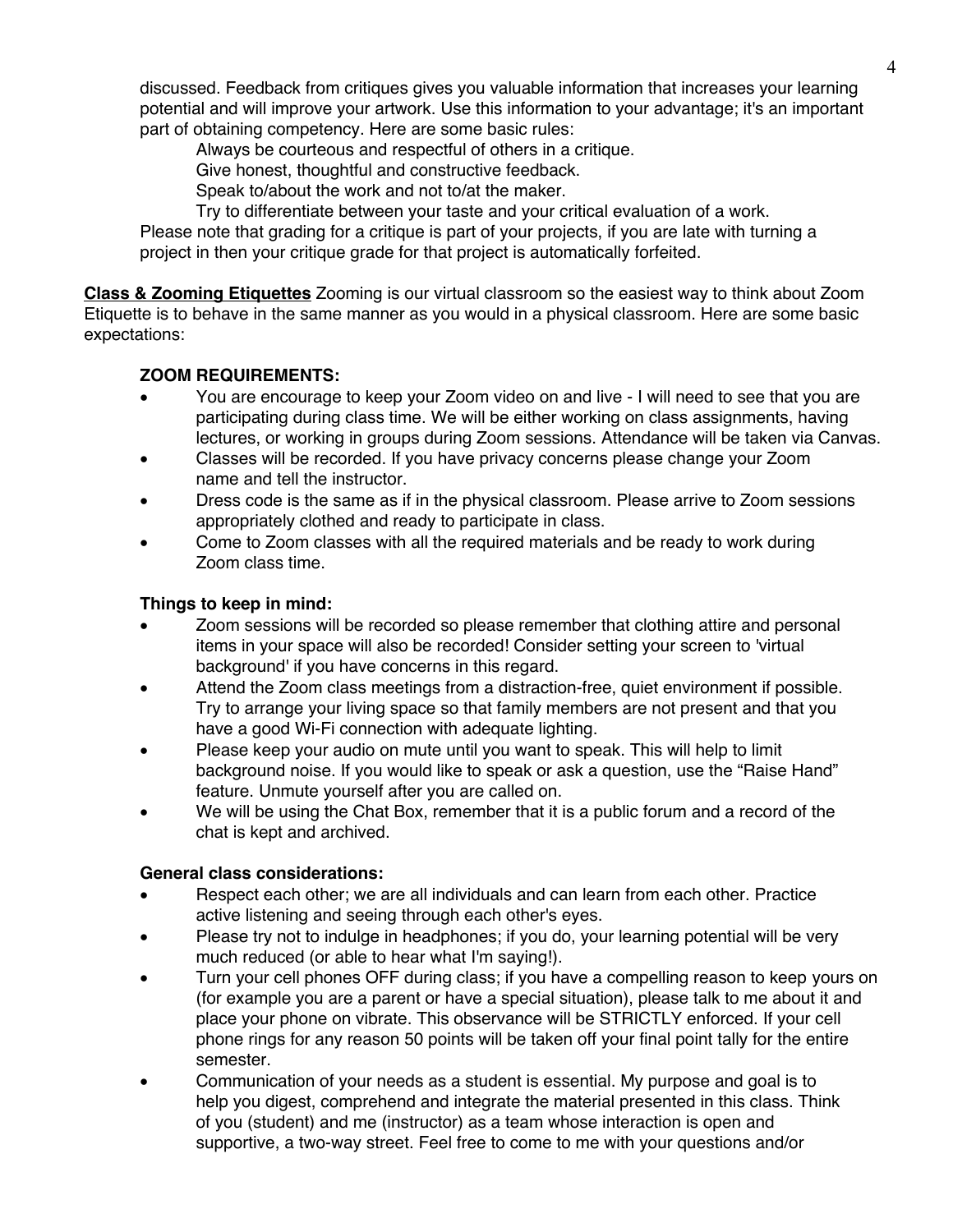concerns. If you need accommodations, please talk with me and together we can find solutions.

## **Grading**

```
4 Projects: 100 points each = 400 x 1 points
7 Homework: 100 points each = 700 x 0.5 points
4 Quizzes: 100 points each = 400 x 1 points
Citizenship and Participation = 50 x 1 points
```
TOTAL POINTS POSSIBLE: **1200 points / 12** = Grade/100

Grades will be given on the university standard point system with +/- grading. All course work turned in for a grade in this class will be evaluated in a 100 point system as follows:

 $92.55 - 100$  points = A  $89.55 - 92.54$  points = A-Extraordinary effort—the student has gone far beyond what is required in craftsmanship, substance, thought process, and quality. The work truly stands out.

\_\_\_\_\_\_\_\_\_\_\_\_\_\_\_\_\_\_\_\_\_\_\_\_\_\_\_\_\_\_\_\_\_\_\_\_\_\_  $85.55 - 89.54$  points = B+  $82.55 - 85.54$  points = B  $79.55 - 82.54$  points = B-Above average effort, where the work is well executed in quality, craftsmanship, substance, and thought process. The solution to the design challenge is remarkable and clearly beyond project description. \_\_\_\_\_\_\_\_\_\_\_\_\_\_\_\_\_\_\_\_\_\_\_\_\_\_\_\_\_\_\_\_\_\_\_\_\_\_

 $75.55 - 79.54$  points =  $C +$  $72.55 - 75.54$  points = C  $69.55 - 72.54$  points = C-Average effort; work meets medium standard in quality, craftsmanship, substance, and thought

process. \_\_\_\_\_\_\_\_\_\_\_\_\_\_\_\_\_\_\_\_\_\_\_\_\_\_\_\_\_\_\_\_\_\_\_\_\_\_

 $65.55 - 69.54$  points = D+  $62.55 - 65.54$  points = D 60.- 62.54 points = D-

Meets minimum requirement of the project description and has minimum effort; the craftsmanship and quality of work is less than the standard and unremarkable.

 $0 - 59$  points = Failure Please come talk with me anytime about grades. Evaluation of your work will be as follows:

\_\_\_\_\_\_\_\_\_\_\_\_\_\_\_\_\_\_\_\_\_\_\_\_\_\_\_\_\_\_\_\_\_\_\_\_\_\_

### **Effort, proficiency with Technique and Progress**

I evaluate each drawing by following the assigned Rubric discussed in class, and considering student effort. I also look at your own individual progress throughout the semester.

#### **Project Preparation and Development:**

You will need to take time outside of class to develop your concepts and compile visual resources. Project preparation includes reading handouts, doing self-motivated research and spending time developing your ideas and concepts for the project. The time you spend in preparation will result in a more successful piece in the end. Lack of preparation will be evident both visually and through the critique process. Read and listen to instructions for class assignments carefully. How well you follow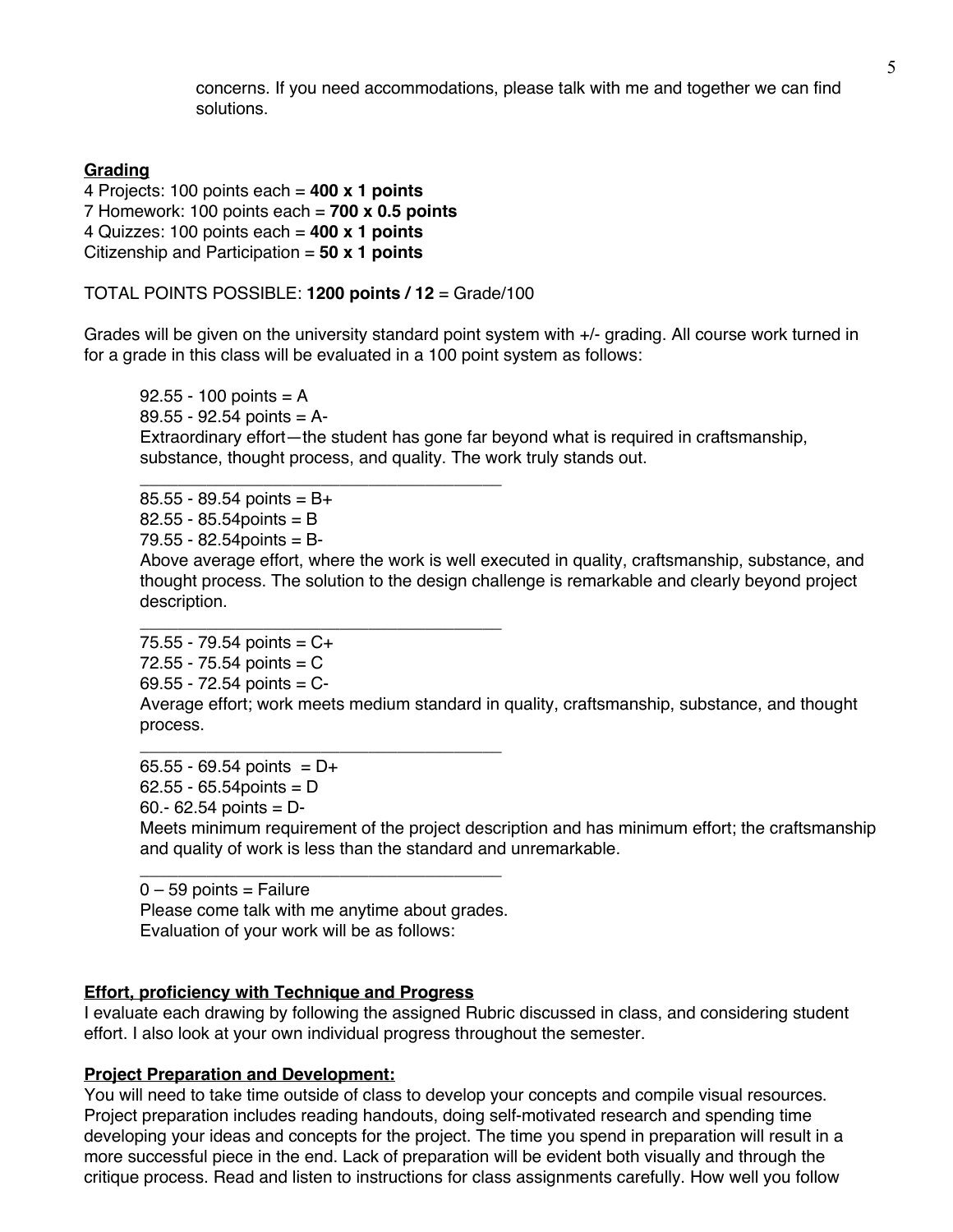directions and adhere to the assignment guidelines is an important part of the grading process. Always ask questions if you're unclear about anything!

# **Professional Attitude and Practice: Student Conduct Code:**

Students are expected to "act at all times with integrity and with respect toward all members of the campus community. Students are expected to be good citizens and to engage in responsible behaviors that reflect well upon their university, to be civil to one another and to others in the campus community, and to contribute positively to student and university life."

Student behavior that is not consistent with the Student Conduct Code is addressed through an educatio nal process that is designed to promote safety and good citizenship and, when necessary, impose appro priate consequences.

Students are expected to comply with established class standards as well as the Student Conduct Code. Students who display disruptive, threatening or abusive behavior in class are subject to student discipline. Faculty may eject a student from a single class session when necessary to end seriously disruptive or threatening behavior. Such actions will be reported to the appropriate campus officials.

http://www.csun.edu/studentaffairs/pdfs/standards\_student\_conduct.pdf

# *To earn an A or A- you must do the following*

- Earn an overall grade of at least an A- on the projects
- Meet all deadlines
- Have no more than two absences.
- Have no unauthorized cell phone use during class
- Be on time to class and not leave class early
- Have the necessary supplies to work in class
- Take notes and/or sketch lecture material
- Demonstrate a fundamental understanding of terms and concepts and use them in class, especially during critiques.
- Demonstrate enthusiasm about the subject by being involved in the class

# *To earn a B+, B or B- you must do the following*

• Earn an overall grade in the B range on the projects and meet the other requirements mentioned above.

# **Students With Special Needs**

Students with special needs, whether physical, attention related, learning or psychological, who believe that they may need accommodations in this class, are encouraged to contact the appropriate institutional department as soon as possible to ensure that accommodations are implemented in a timely fashion. There may be an authorization that is required before any special accommodations can be made.

### **Academic Dishonesty**

**Academic dishonesty is an especially serious offense for which a student may be expelled, suspended or awarded a failing grade to an assignment, examination or the entire course.** 

Academic dishonesty includes cheating during quizzes and assignments, fabrication of projects, facilitating academic dishonesty and plagiarism with homework and assignments. In this course, providing work that does not meet the Project Requirement Handout as explained in class, will be graded according to the Rubric posted on Canvas. Any person found to be committing academic dishonesty in my class will be reported to the Office of the Vice President for Student Affairs and the most severe disciplinary action will be taken. See the University catalog.

http://library.csun.edu/Guides/ResearchStrategies/AvoidingPlagiarism

# **Support Services For Students**

 $\triangleright$  How to do Library and Internet Research: http://library.csun.edu/Research\_Assistance/strategies.html. How to use the library catalog, ways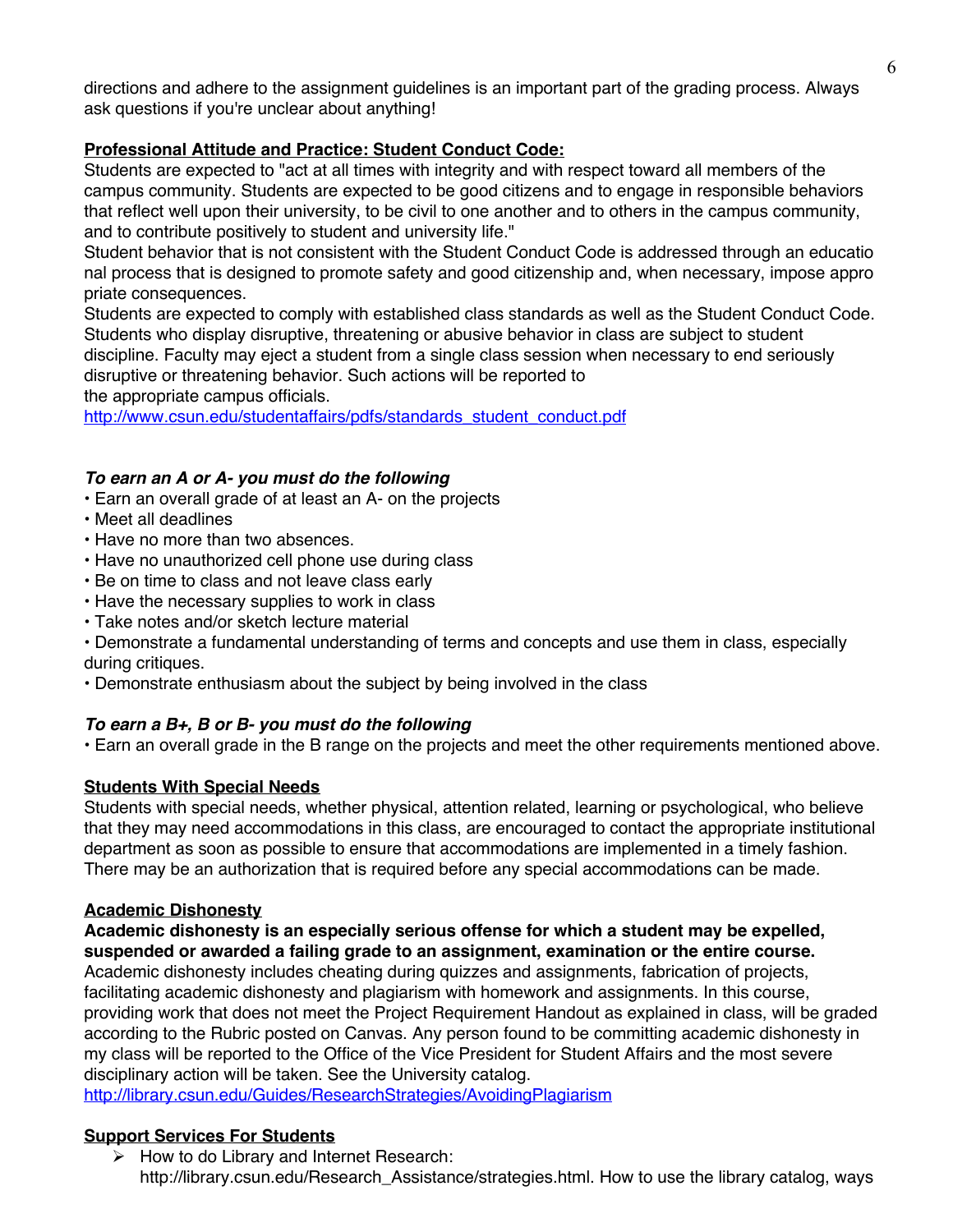of conducting Internet searches and how to recognize valid Internet sources.

- Ø Citation Style Guides for Writing: http://library.csun.edu/Find\_Resources/e- books/estylegd.html. Provides guidelines and samples for referencing and citing sources.
- Ø Learning Resource Center: http://www.csun.edu/lrc/, 818.677.2033, Bayramian Hall 408. The mission of the LRC is to enable students to improve their academic performance through a variety of learning programs including workshops, one-on-one and group tutoring, Supplemental Instruction classes and interactive subject area computer programs and videos. Students who use LRC learning programs will develop and strengthen their critical thinking skills, study strategies, writing skills and performance in subject matter courses.
- Ø Academic Advisement: http://www.csun.edu/ugs/advisement.html. The college-based academic advisement centers are available to assist students in selecting courses and programs of study and in choosing or declaring a major or minor. Visit the website to locate the advising center for your major, or for undeclared majors.
- Ø University Counseling Services: http://www.csun.edu/counseling/, 818.677.2366, Bayramian Hall 520. UCS provides resources and information to assist students in dealing with a variety of large and small psychological obstacles that may interfere with academic progress and/or relationship satisfaction. Services include individual, group and crisis counseling.
- Ø Center on Disabilities: http://www.csun.edu/cod/studentservices.htm, 818.677.2684, Bayramian Hall 110. The Center on Disabilities serves students with a wide range of visible and hidden disabilities, in a confidential environment. Students are encouraged to meet with the professional staff and explore the services available to support their academic, career and personal goals. Discover accommodations and strategies for help with disabilities in an academic setting.
- Ø The Career Center: http://www.csun.edu/career/students/, 818.677.2878, University Hall 105. Need some help in deciding on a career? Or do you know your career and need to meet employers? Perhaps your resume needs some sprucing up? The Career Center offers a variety of services for students, from those new to the University to those about to graduate into the world of work

# **Student Contact Information**

Select two other students in class and exchange contact information, phone and/or email etc. If you are absent it is your responsibility to contact another student and get missed information.

Name: Name: Name: Name: Name: 2001 2012 2014 \_\_\_\_\_\_\_\_\_\_\_\_\_\_\_\_\_\_\_\_\_\_\_\_\_\_\_\_\_\_\_\_\_\_\_\_\_\_\_\_\_\_\_\_\_\_

Name: Contact Information: \_\_\_\_\_\_\_\_\_\_\_\_\_\_\_\_\_\_\_\_\_\_\_\_\_\_\_\_\_\_\_\_\_\_\_\_\_\_\_\_\_\_\_\_\_\_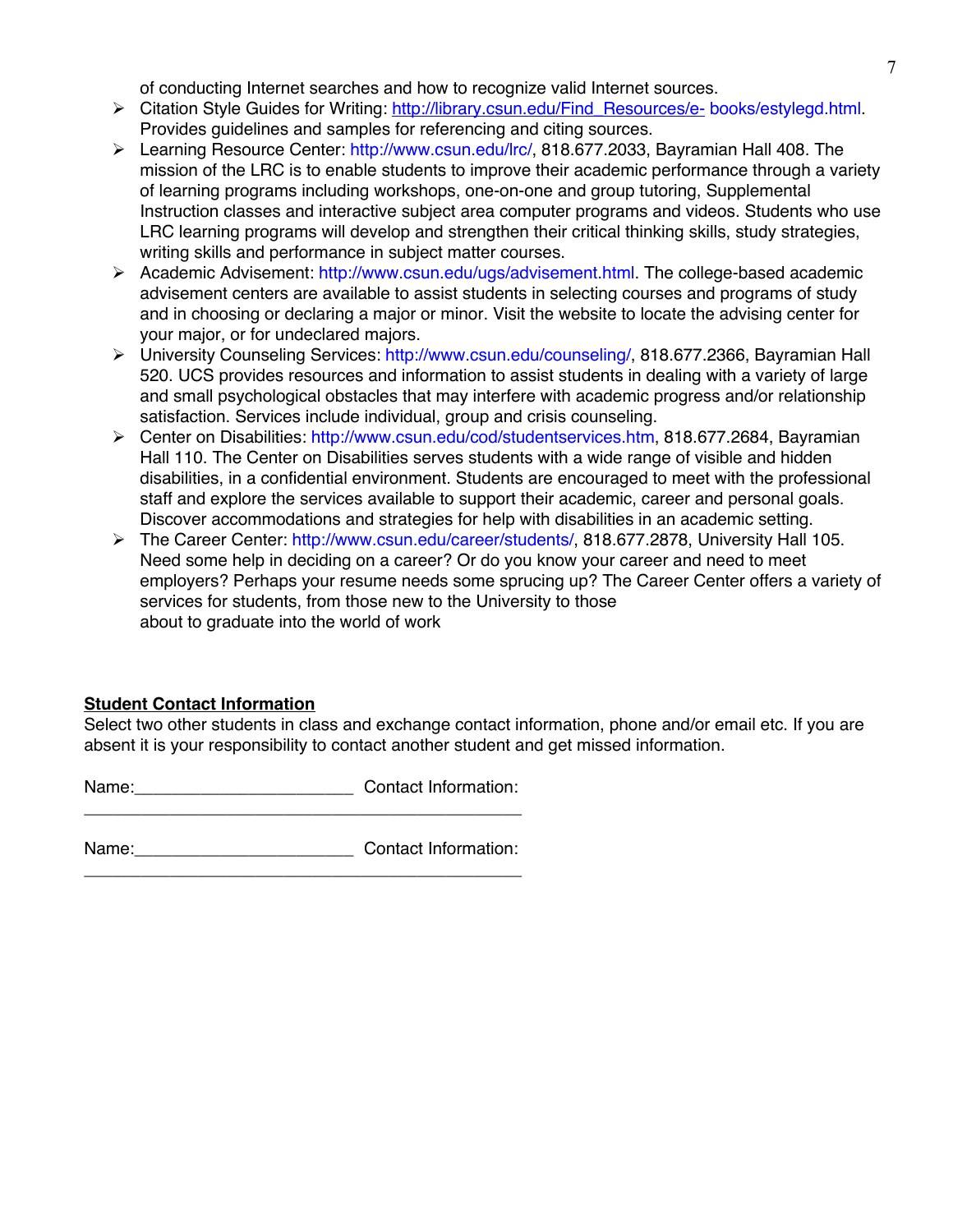# **Course Outline** *– this is NOT a class schedule!!*

\* For information about class activities and due dates you will need to refer to the **Student Schedule that is posted on Canvas**. If you have any questions please ask :)

| Week1:   | $\cdot$ Line                                    |
|----------|-------------------------------------------------|
| Week 2:  | $\cdot$ Line                                    |
|          | Week 3: $\longrightarrow$ HOMEWORK 1            |
| Week 4:  | • HOMEWORK 2 / QUIZ LINE                        |
| Week 5:  | • Value: HOMEWORK 3 and HOMEWORK 4              |
| Week 6:  | $\cdot$ PROJECT 1                               |
| Week 7:  | . Measuring & Sighting: HOMEWORK 5 / QUIZ VALUE |
| Week 8:  | <b>⋅SPRING BREAK</b>                            |
| Week 9:  | • HOMEWORK 6 / QUIZ MEASURING & SIGHTING        |
|          | Week 10: • PROJECT 2                            |
|          | Week 11: · Linear Perspective                   |
|          | Week 12: • HOMEWORK 7                           |
| Week 13: | <b>⋅ QUIZ PERSPECTIVE</b>                       |
|          | Week $14: \cdot$ Composition: PROJECT 3         |
|          | Week 15: $\qquad \cdot$ QUIZ COMPOSITION        |
|          |                                                 |

Week 16: • PROJECT 4

FINALS 5/18: • **Emergency Final Exam information:** If there is an emergency and the class meeting for the final is cancelled, student will need to submit their final materials digitally.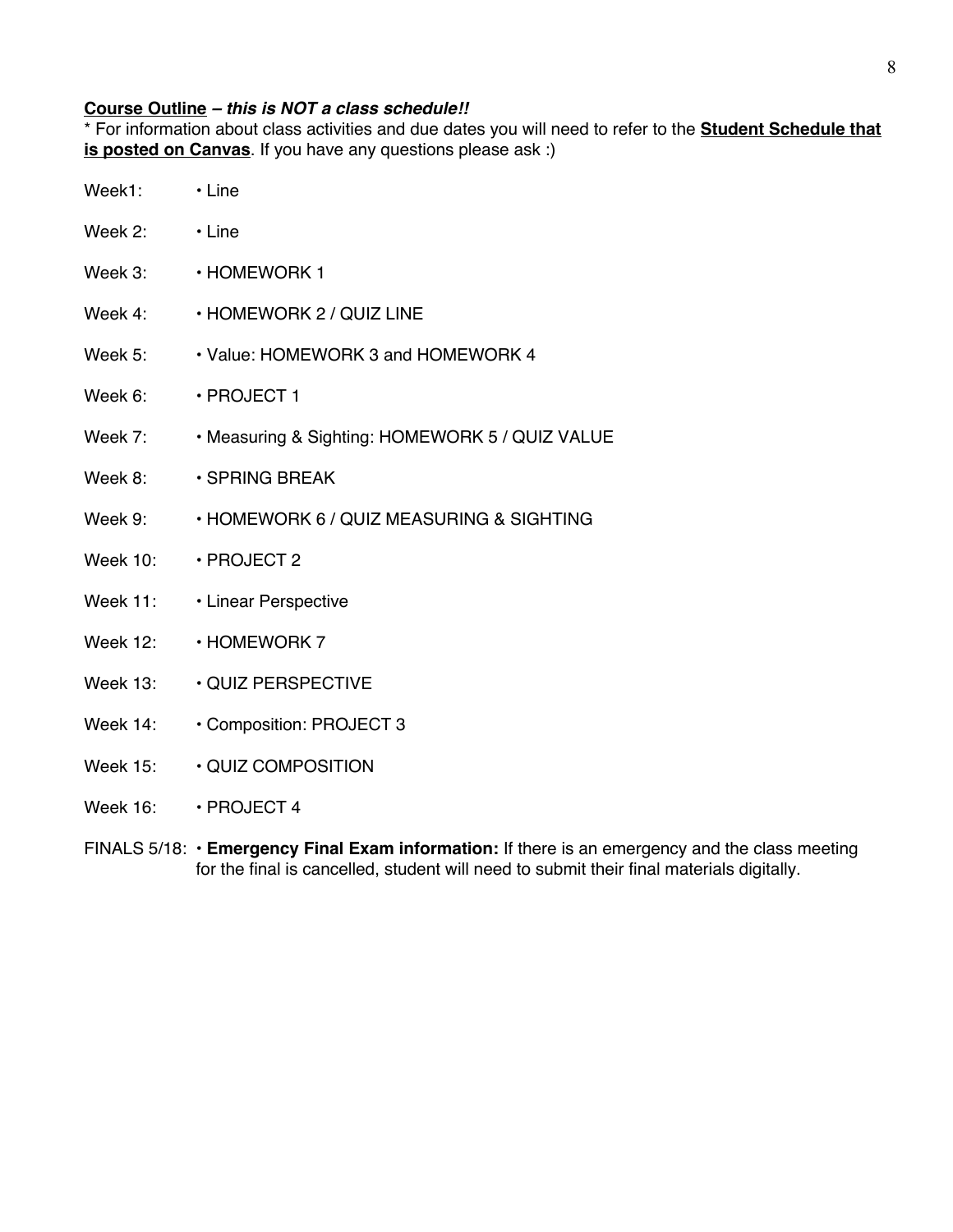## **Supplies**

Blick Art Materials has put together a kit for this class at a **significantly discounted** price. I have emailed you a flyer about this.

Email: **BlickWestLA@dickblick.com** and reference **Kit #78496-1011** to place your orders and make pick up/delivery arrangements.

If you already have some of the supplies listed below you do not have to purchase the kit and may purchase items separately from any art store.

- 1 DRAWING PAD/18INCH X 24INCH 80LB 70/SHEET
- 1 SKETCH BOARD/23.5INCH X 26INCH
- 1 SKETCHBOOK/8.5 X 11
- 1 GRAPHITE PENCIL/4B
- 1 GRAPHITE PENCIL/2B
- 1 GRAPHITE PENCIL/HB
- 1 PITT ARTISTS PEN/BLACK 4/SET WALLET
- 1 GENERAL CHARCOAL PENCIL/BLACK 2B
- 1 GENERAL CHARCOAL PENCIL/BLACK 4B
- 1 CHARCOAL/VINE SOFT 12/BOX
- 1 DERWENT COMPRESSED/LIGHT
- 1 DERWENT COMPRESSED/DARK
- 1 ARTIST CHAMOIS
- 1 KNEADED ERASER
- 1 STAEDTLR MARS PLASTC/ERASER
- 1 EXCEL HOBBY KNIFE/K1 ALUMINUM HANDLE W/ NO11 BLADE
- 1 NON-SLIP STRT EDGE/NON-SLIP 18IN STRT EDGE-SILVER
- 1 DRAFTING or PAINTER TAPE 1"
- 1 SANDPAPER BLOCK/1X4 EACH

\* Remember to wear suitable clothing to class and/or a smock or apron.

**Art Stores** (take your student ID - most stores give student discounts) *Carter Sexton*, 5308 Laurel Cyn. Blvd., N. Hollywood, 818-763-5050 *Blick,* 11531 Santa Monica Blvd, Los Angeles 90025, 310-479-1416 *Pearl Art Supplies Inc.*, 1250 S. La Cienega Blvd., Los Angeles, 310-854-4900 *Utrecht Art Supply,* 11677 Santa Monica Blvd., Los Angeles, 310-478-5775 *Swain's*, 537 N. Glendale Ave., Glendale, 818-243-3129 *San Clemente Art Supply,* 1531 N. El Camino Real, San Clemente, 949-369-660